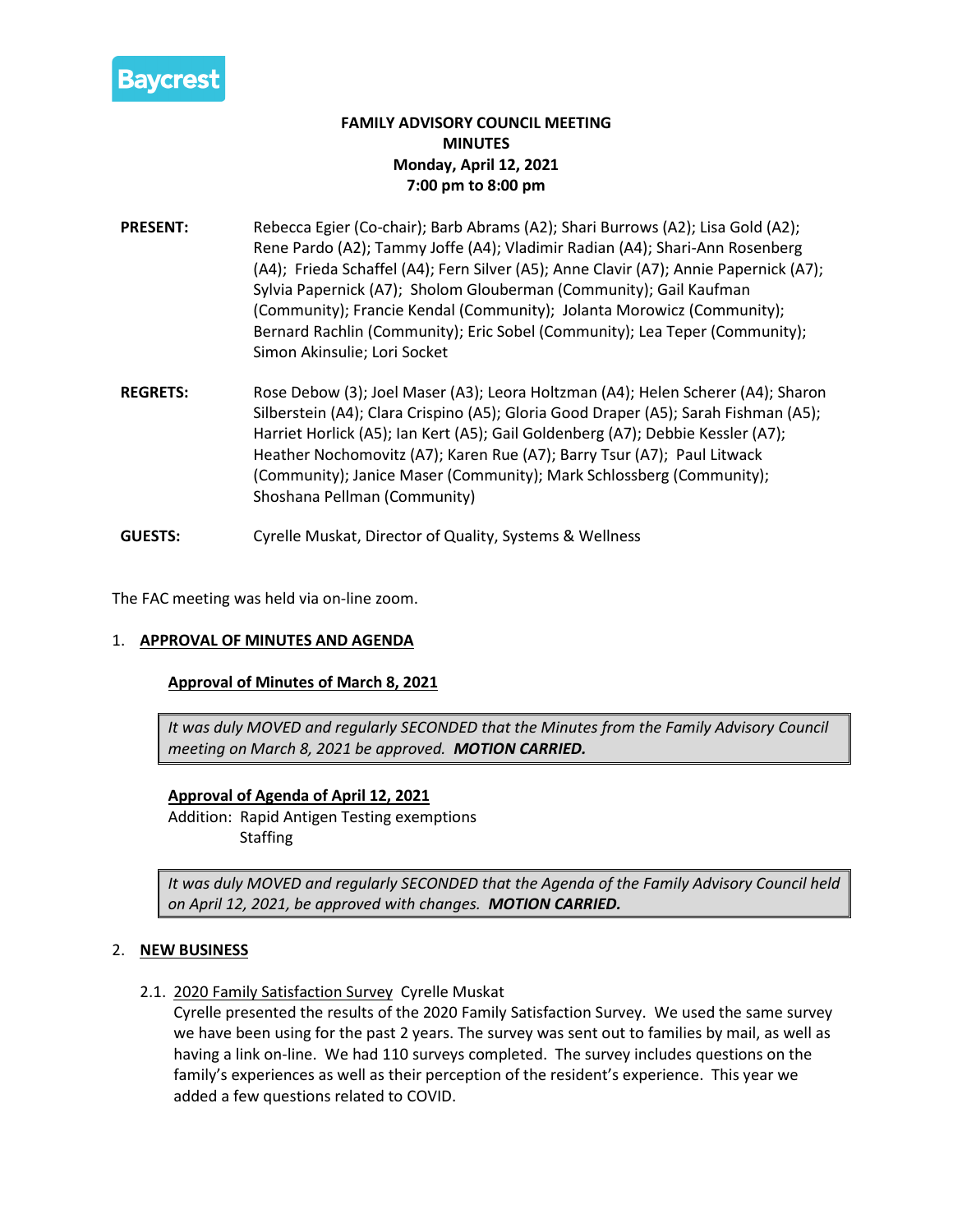**Family Advisory Council Minutes of April 12, 2021 Page 2**

Strengths – with over 80% positive response:

- Care is individualized to meet the needs of the residents
- I would recommend the Apotex to others
- Overall satisfaction with care
- Resident safety is being managed well
- Family can express their opinions without fear of consequences
- Staff listens to you
- Respectful communication with you
- Concerns and complaints are followed up to your satisfaction
- Staff keeps you informed with regard to changes to the resident's care
- Involvement in decision making
- Physical environment

#### Areas for improvement:

- Resident gets help they need in a timely manner
- Staff asks resident how their needs can be met
- Supervision
- Pleasurable meal time
- Offering foods the resident enjoys
- Resident gets assistance in the dining room

Weaknesses – less than 50% favorable response:

- Resident can express opinion without fear of consequences
- Resident participates in meaningful activities
- Variety of activities, including evenings and weekends

Covid specific questions:

- The Apotex supported the family and resident during the on-going pandemic 80% of responses were favorable
- Communication over 80% of responses were favorable
- New programs included wellness calls, mealtime helpers, virtual program, indoor/outdoor visitation

#### Feedback

- We look at results from both the Family survey and the Resident survey to improve activities offered in the Apotex.
- The results of the survey are shared with the Executive Team and CEO.
- Thanks to the recreation staff on engaging the residents in activities; and also to the feeding assistants
- Will we be using the new activities in the future, post-covid? The virtual programs will be able to continue.
- We may get more meaningful results if we can re-send the survey to get more responses. We can also look at using volunteers to call families.
- We now have email addresses for most family members.
- Can the results be broken down by floor?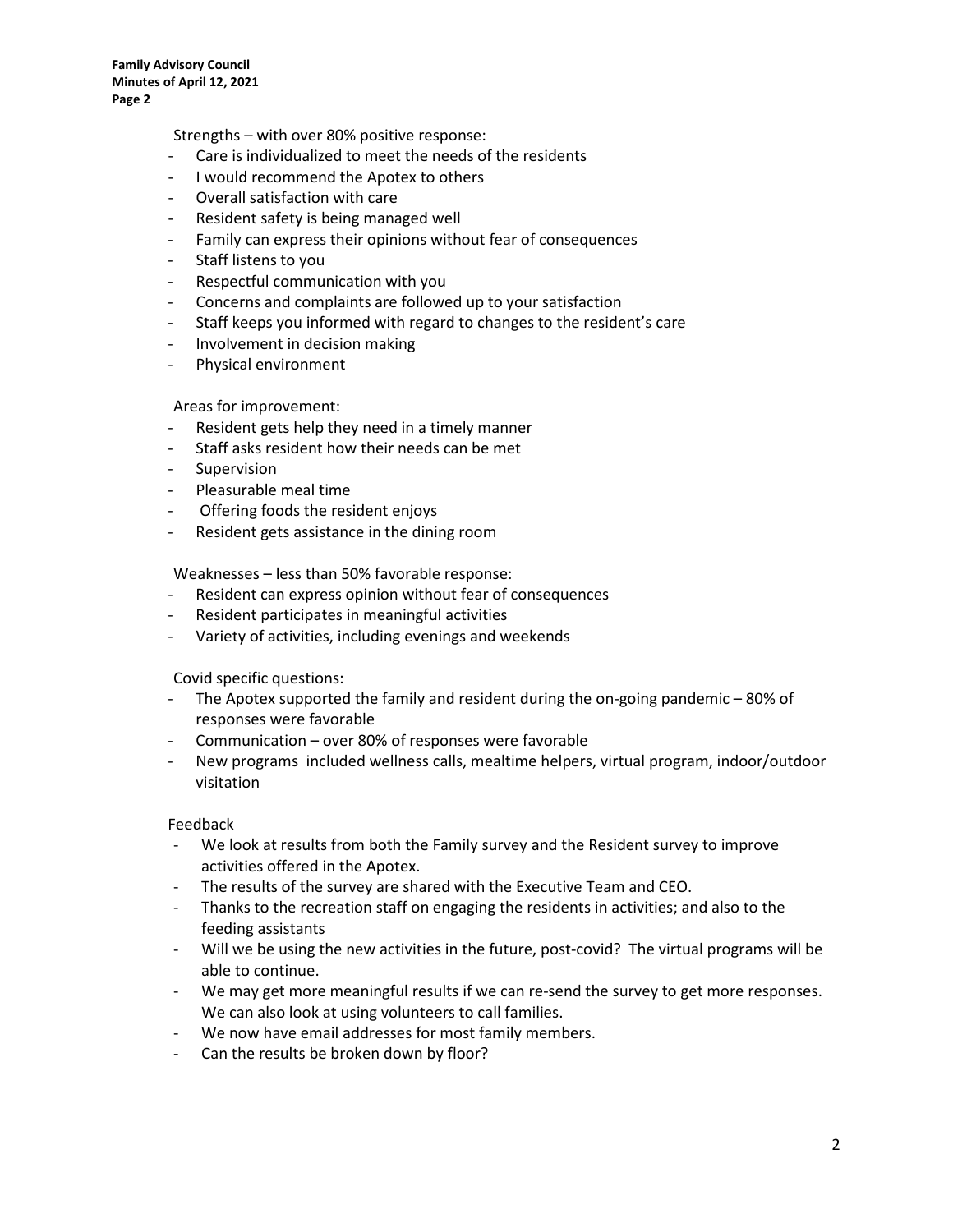# 2.2. Apotex Update Simon Akinsulie

## Rapid Testing

We are now doing rapid testing due to new government regulations. Rapid testing must be done in long term care homes for both staff and caregivers. We have confirmed that for people who have been vaccinated, they will only need to do PCR. Without vaccination, you will need both a PCR test and a Rapid Test each week.

## Residents going off property

Residents are now allowed to go outside and walk around the Baycrest property. We will communicate to the families in the next few days.

## New Manager

WE are currently in the process of recruiting a new floor manager. Thank you to the FAC member who participated on the interview panel.

## Covid case update

We currently have no cases of Covid for the residents in the Apotex. 96% of our residents have been vaccinated.

## 4 hours of care

The government has announced that they want to move to 4 hours of care. Currently residents in long term care receive about 2.8 hours of care per day. We haven't received details of how this will be rolled out.

# Wandering Garden

Residents are now allowed to go out to the Wandering Garden. The hours are from 9am to 7pm. Some residents have been allowed to go out on the balconies in the recreation room, accompanied by a staff member. Some balconies are under renovation and should be open shortly.

# 2.3. Question & Answer

### Additional Visitors

If there are 2 paid caregivers, is there any way that additional family members can see the resident?

- Residents are allowed to go outside, on and around the Baycrest property, on their own if they are able, or with their registered caregiver. The government has not specified if additional family members can visit with them while they are outside.

Can 2 caregivers spend time in the Gardens with the resident?

- Simon will review this with the screening team.
- Concern was expressed that people other than registered caregivers will visit with the resident when they are taken outside to the garden. It would be very difficult for us to police all the outdoor property. We can only hope that people will abide by the rules as we publish them.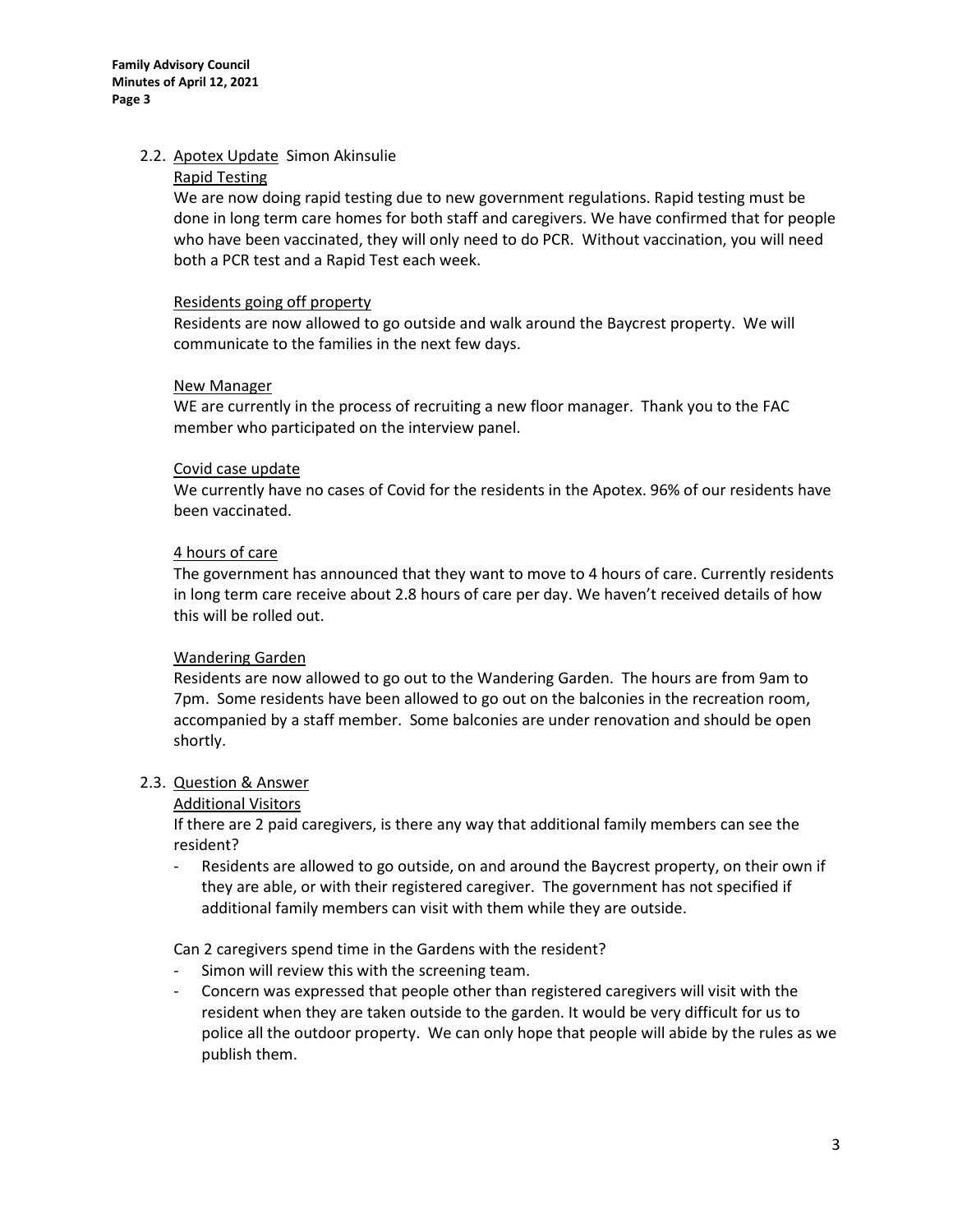**Family Advisory Council Minutes of April 12, 2021 Page 4**

## **Staffing**

Sometimes there are shortages in staffing and PSW's are taken off one unit to go to another unit.

- We have a staffing department and supervisors in the building 24/7 to help us manage staffing issues. If there is an issue such as a last minute sick call, the supervisor and staffing office will review which unit can run with less staff, based on the number of residents on each unit. They will pull from one unit to assist on another unit.
- We are opening up new admissions to the Apotex. We currently have about 85 empty beds. There is a need to move patients from acute care hospitals to long term care.
- We continue to hire new staff throughout the entire pandemic in the hopes to fill all staffing vacancies.
- There is a new public health guideline which states that if some in your household is off due to testing positive for covid, then you must also isolate for 2 weeks.

# Visitors / Rapid Test

If I want to visit a resident for a short visit in the garden, is there a way to have each visitor have a rapid test?

The government has been clear that the rapid tests are for staff members and caregivers. They have not given us the ability to test anyone else. When we open up for outdoor visits, they may change their rules for rapid tests. Currently general visitors are still not permitted in long term care.

## Exemption from Rapid Test

There is a form to send in requesting exemption from the rapid test. An email will be sent confirming your exemption. Please continue to have both the PCR and the Rapid tests until you are notified of your exemption. This is effective 14 days after the first dose.

### Testing Residents

Why is it necessary to continue testing residents now that they have been vaccinated?

We have 2 full time IPAC staff. They continue to screen and test residents bi-weekly. If there is a caregiver case of Covid, we will test the residents on their unit. We have found that by testing regularly, we can identify anyone that is asymptomatic. We had hoped to stop the surveillance testing of residents, but due to the number of cases in Toronto, we have decided to continue the testing.

### Email List

To be added to the email list for website updates please submit your email address to: [https://www.baycrest.org/Baycrest/Coming-to-Baycrest/Patient-Visitor-Safety/COVID-19-](https://www.baycrest.org/Baycrest/Coming-to-Baycrest/Patient-Visitor-Safety/COVID-19-Information) **Information** 

### **NEXT MEETING**

The Family Advisory Council will next meet on Monday May 10, 2021 at 7:00 pm.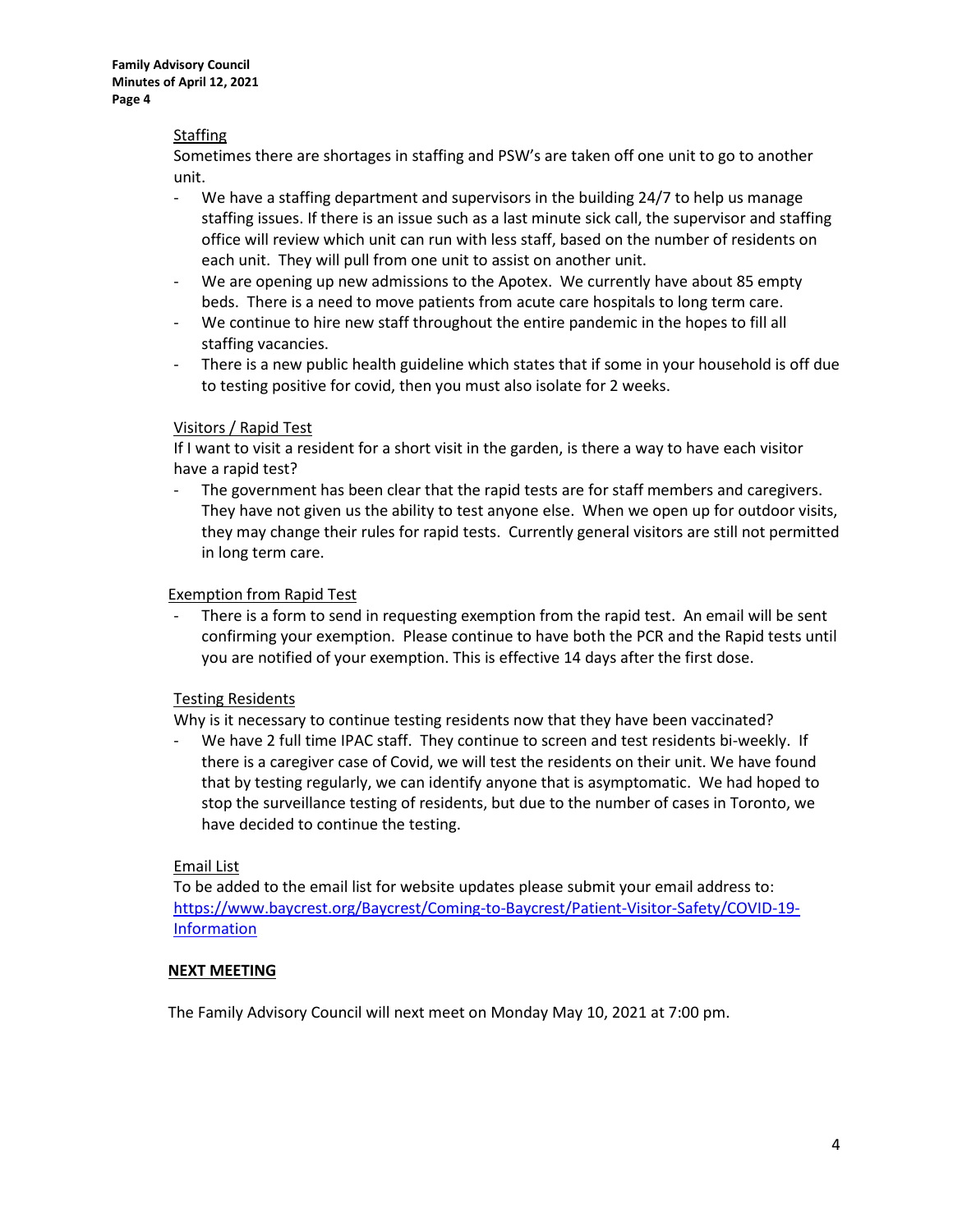

# **FAMILY ADVISORY COUNCIL MEETING MINUTES Monday, May 10, 2021 7:00 pm to 8:00 pm**

- **PRESENT:** Rebecca Egier (Co-chair); Barb Abrams (A2); Shari Burrows (A2); Lisa Gold (A2); Rene Pardo (A2); Tammy Joffe (A4); Shari-Ann Rosenberg (A4); Frieda Schaffel (A4); Andrea Share(A4); Sarah Fishman (A5); Harriet Horlick (A5); Fern Silver (A5); George Keri (A6); Anne Clavir (A7); Annie Papernick (A7); Sholom Glouberman (Community); Gail Kaufman (Community); Francie Kendal (Community); Jolanta Morowicz (Community); Bernard Rachlin (Community); Mark Schlossberg (Community); Eric Sobel (Community); Lea Teper (Community); Simon Akinsulie; Lori Socket
- **REGRETS:** Rose Debow (3); Joel Maser (A3); Leora Holtzman (A4); Vladimir Radian (A4); Helen Scherer (A4); Sharon Silberstein (A4); Clara Crispino (A5); Gloria Good Draper (A5); Ian Kert (A5); Gail Goldenberg (A7); Debbie Kessler (A7); Heather Nochomovitz (A7); Karen Rue (A7); Barry Tsur (A7); Paul Litwack (Community); Janice Maser (Community); Shoshana Pellman (Community)
- **GUESTS:** Scott Ovenden, Vice President, Clinical Programs & Corporate Performance Bianca Stern, Executive Director, Centre for Brain Health Innovation

The FAC meeting was held via on-line zoom.

# 1. **APPROVAL OF MINUTES AND AGENDA**

### **Approval of Minutes of April 12, 2021**

*It was duly MOVED and regularly SECONDED that the Minutes from the Family Advisory Council meeting on April 12, 2021 be approved. MOTION CARRIED.*

# **Approval of Agenda of May 10, 2021**

Addition: Staff Vaccines Resident Movement Garden Visits

*It was duly MOVED and regularly SECONDED that the Agenda of the Family Advisory Council held on May 10, 2021, be approved with changes. MOTION CARRIED.*

### 2. **NEW BUSINESS**

**2.1. The Centre for Brain Health Innovation: Activities Overview and Discussion on Opportunities for FAC Involvement Bianca Stern**

Bianca represents the Centre for Brain Health Innovation. The Centre is also known as a Solution Accelerator. The people who fund the Centre, such as the government, look to the Centre to find solutions in ageing and brain health, in order to improve the quality of life in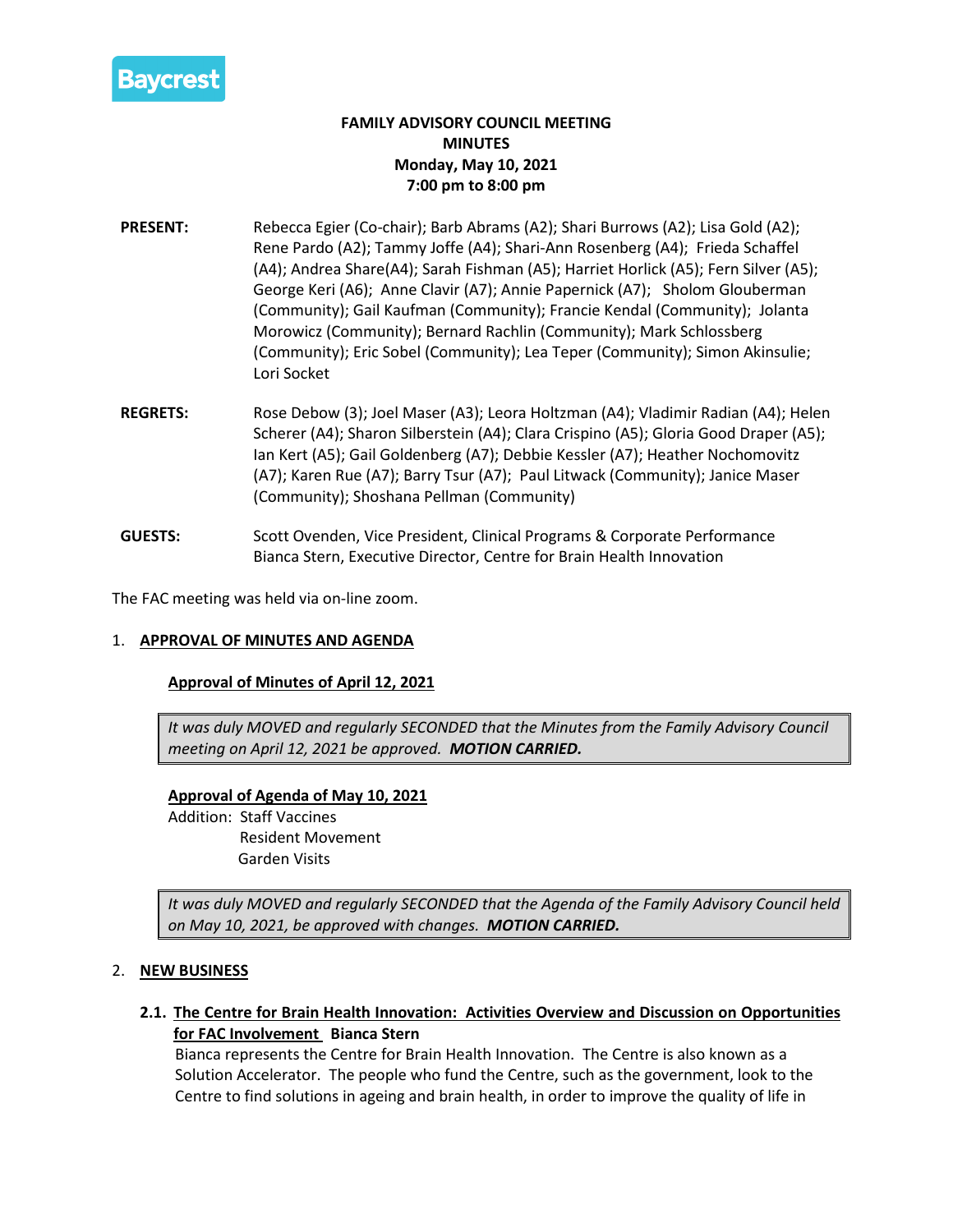older adults and caregivers. The Centre has been in existence for 6 years and have had over 350 projects, across Canada and the U.S. We fund innovators and entrepreneurs to allow them to grow an idea from concept of an idea to spreading it across the system. We are working with about 140 different organizations. We look for solutions to help caregivers and help people age in place, to help people navigate the health system. We also provide consultation to the people working on these solutions. The consultation helps them to build their idea, to validate their idea, and to build a business model around the idea if appropriate. There is a Seniors Advisory Panel working alongside CABHI. This group of older adults was originally recruited from the Baycrest volunteer department. It also includes older adults from the community. The panel has between 14 and 18 members. We are looking to increase the range and diversity of this panel. We have created a new website called LEAP – Lived Experiences Advisory Panel. The LEAP platform is made up like a virtual community centre with different rooms such as storytelling, innovation lab, learning hub, and marketplace. We would like the FAC to participate in the BETA version of this website. There are a lot of ways you can participate. The coaches community allows you, depending on your level of interest, to become involved.

# **ACTION**:

If you are interested in participating to test out the LEAP website, please contact Lori Socket and she will put you in touch with Bianca.

# 2.2. Meeting Dates for 2021-22

The meeting dates for 2021-22 will be:

July 12, 2021 August 9, 2021 September 13, 2021 October 4, 2021 November 8, 2021 December 13, 2021 January 10, 2022 February 14, 2022 March 14, 2022 April 11, 2022 May 9, 2022 June 13, 2022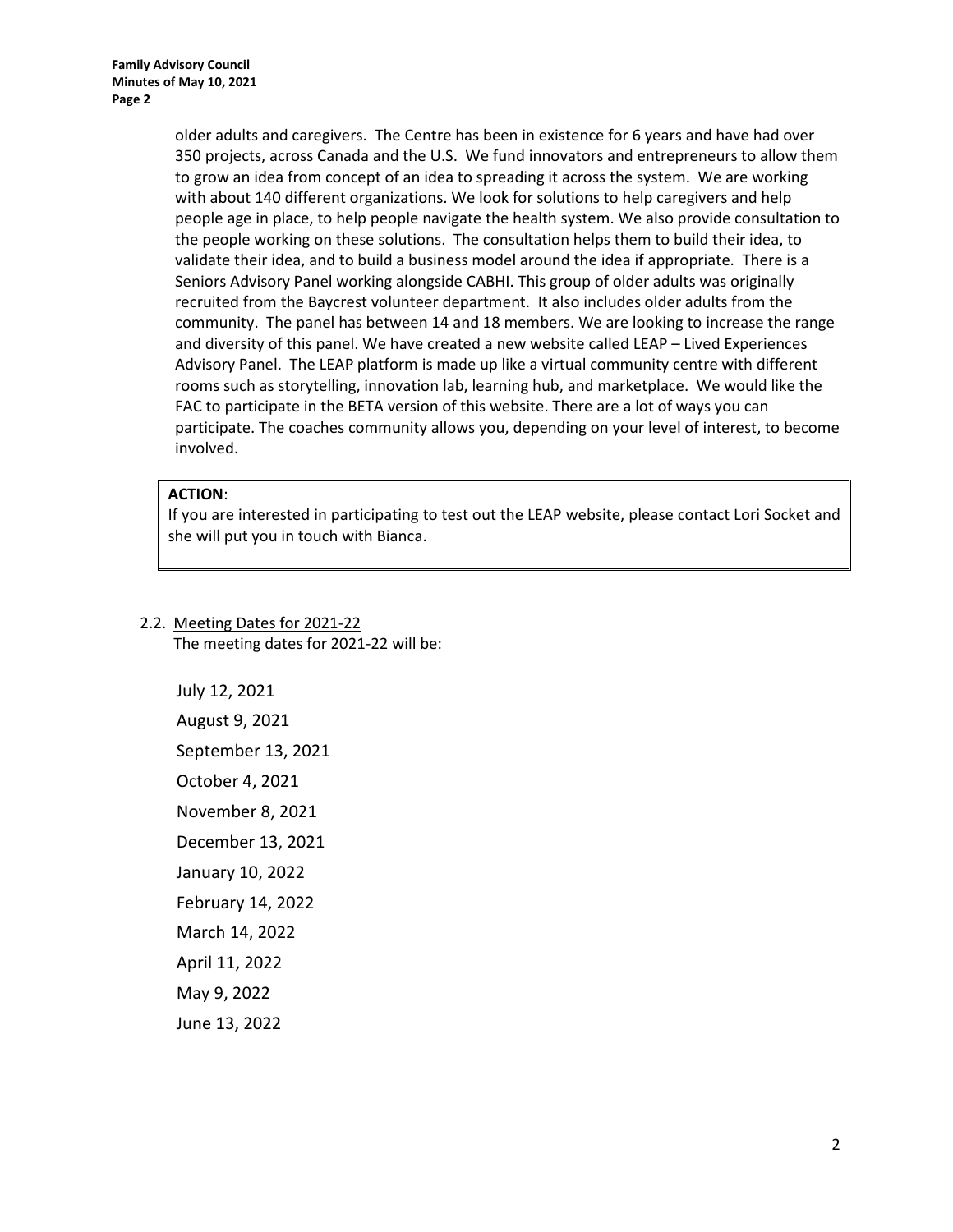# 2.3. Apotex Update Simon Akinsulie

## Update to Directive #3

Last week there was a change to Directive #3 from the Ministry. Directive #3 gives us directions as to what the home can or cannot do. Changes include:

- Caregivers can take residents out to the balconies with staff supervision
- Residents from different units can mix
- In-person recreation programs are re-instated, including fitness, creative arts & brain games
- We have expanded some of our virtual programs
- Caregivers and residents can take a walk around the entire floor
- New resident isolation rules have changed. Fully vaccinated new residents who test negative do not need to isolate. For those who only have their first vaccination, they must isolate until day 10, after testing negative on day 8.
- We are admitting about 6 new residents per week.
- Residents will have more flexibility and freedom

### New Manager

We have a new manager for Apotex 4. We welcome Jessica Valleau to the team.

### Vaccinations

We work hard to get all our residents vaccinated. In January and February we vaccinated about 90% of our residents. Staff have been able to get their first shot of the vaccination. We are waiting for direction from the ministry as to when they would be able to get their second shot.

### Current Outbreak

We are currently on an outbreak on 2 units on the  $7<sup>th</sup>$  floor. We expect the outbreak to be ended by Thursday of this week, if there are no new resident cases.

### 2.4. Question & Answer

# Limit of 1 essential caregiver per resident

Every resident is allowed to identify 2 caregivers. There is only one essential caregiver allowed in the room at any time. For someone near death or dying, 2 essential visitors are allowed to visit at one time.

Residents are allowed outside the building on the Baycrest property. They should not be visiting with anyone other than their caregiver when they are outside. Outdoor gatherings are still not permitted. There is still a concern regarding community transmission of the virus. While we are starting to open up, it is important that we remain mindful of the community transmissions and there is no change to the policy that only one caregiver can visit with a resident at any time.

### New admissions

Is there extra staff being allocated to units where new residents are being admitted? We have kept our staffing consistent. When there is a new admission, the managers match the resident with the most appropriate unit. If needed, we will add additional staff.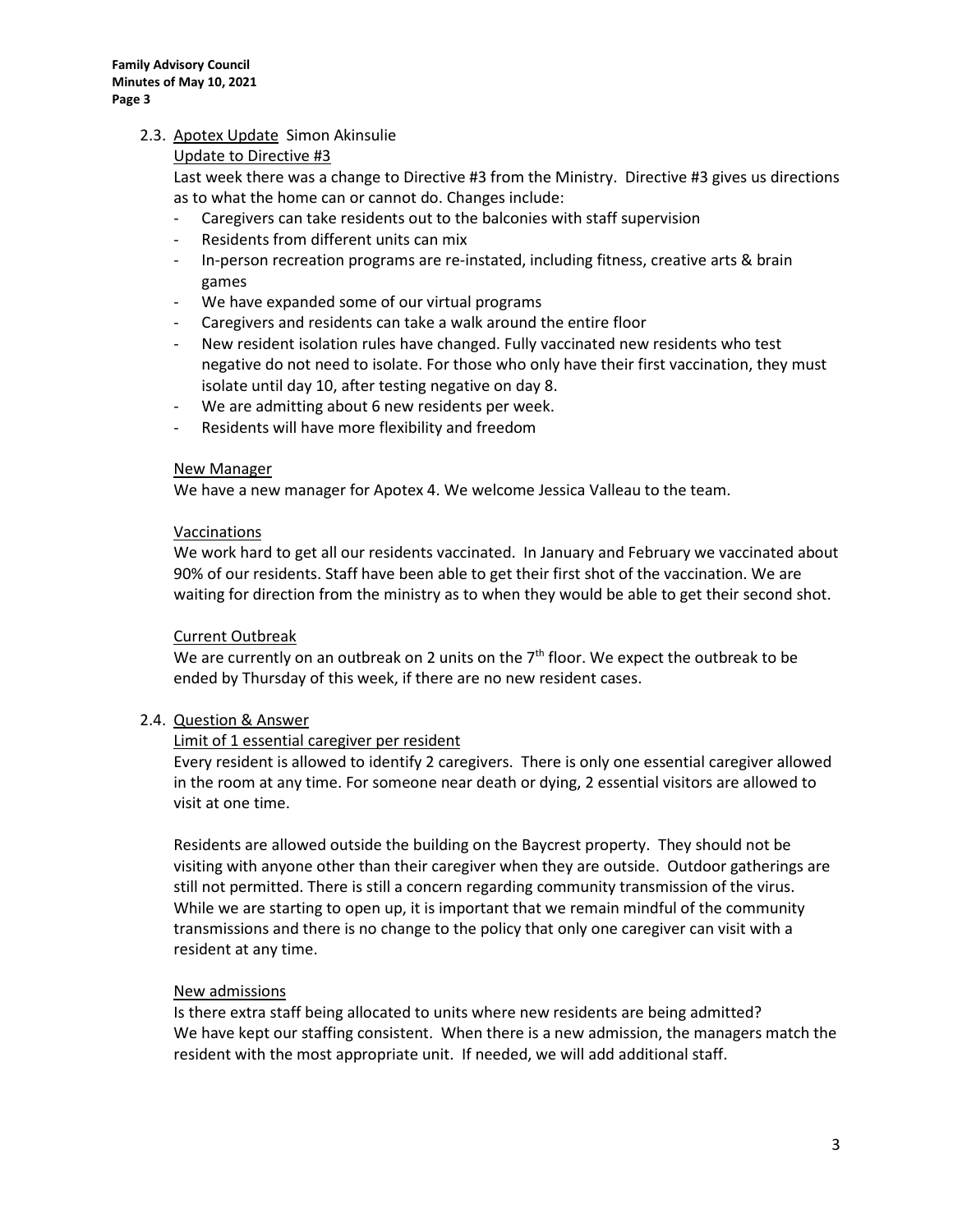#### Vaccinations

The residents received their first dose of the vaccine on January 5 or 6, and then the second dose was administered 28 days later.

With regard to staff and companions, the progress has been slow. The numbers are slowly increasing each week. There have been a number of challenges in overcoming vaccine hesitancy and increased confidence in the vaccine. As an organization, we are doing everything possible at this time. Mandatory vaccinations are not possible. Healthcare workers, including long term care staff, are in a select group to receive their second dose of the vaccine as early as next week.

How can the FAC help Baycrest encourage the staff to get vaccinated?

The approach has been different that that with the flu campaign. We don't know the total number of staff who have been vaccinated. We only know the number of those who received the vaccine on-campus. We are creating a policy whereby the staff have 3 options: they can provide a letter from a physician that they are unable to receive the vaccine, they can provide proof of vaccination, or they can decline to be vaccinated but they will have to undertake a 30 minute vaccine education by video. The materials are being rolled out very soon.

#### **NEXT MEETING**

The Family Advisory Council will next meet on Monday June 14, 2021 at 7:00 pm.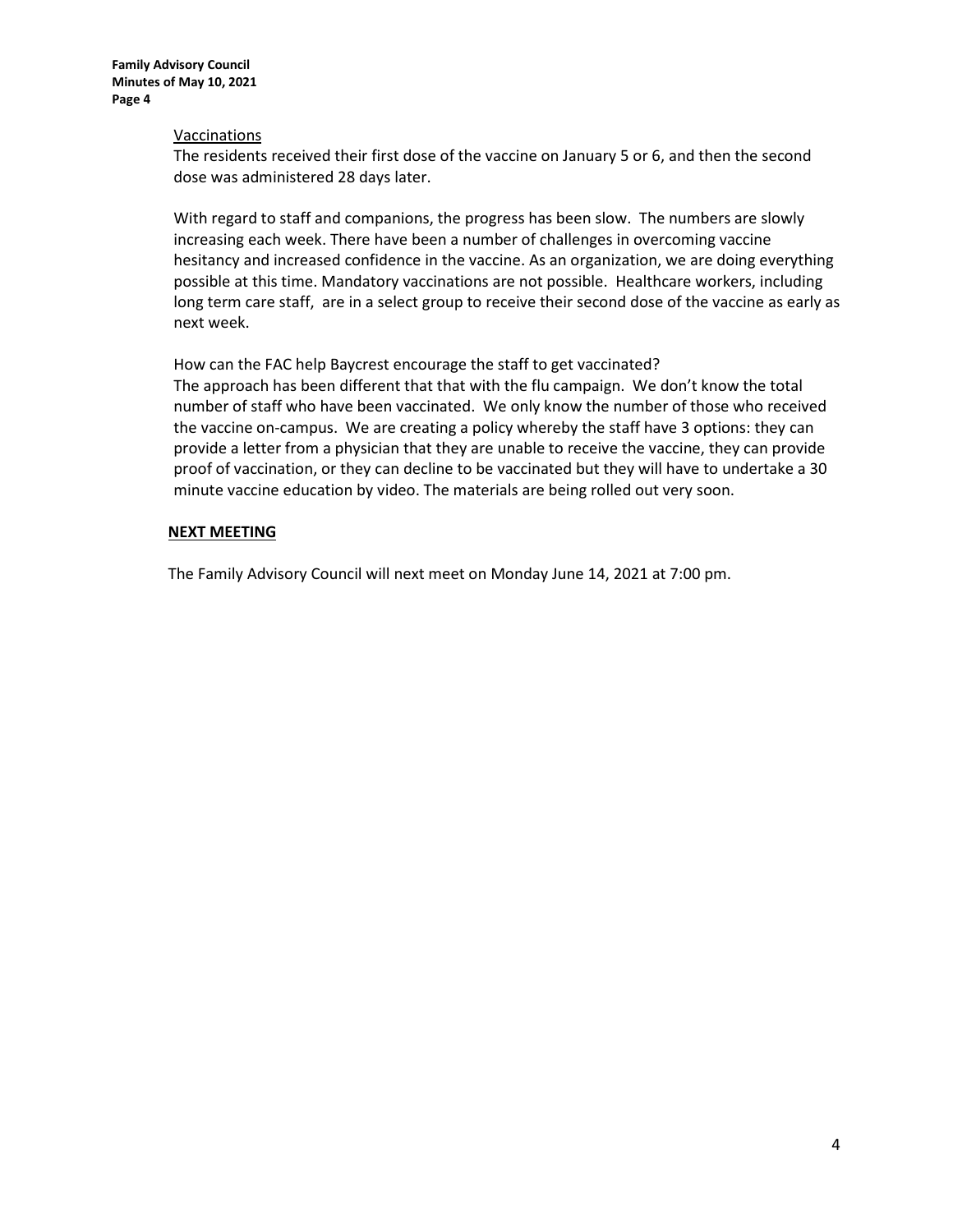

# **FAMILY ADVISORY COUNCIL MEETING MINUTES Monday, June 14, 2021 7:00 pm to 8:00 pm**

- **PRESENT:** Rebecca Egier (Co-chair); Shari Burrows (A2); Rene Pardo (A2); Tammy Joffe (A4); Shari-Ann Rosenberg (A4); Frieda Schaffel (A4); Andrea Share(A4); Harriet Horlick (A5); Fern Silver (A5); Anne Clavir (A7); Annie Papernick (A7); Sholom Glouberman (Community); Gail Kaufman (Community); Francie Kendal (Community); Jolanta Morowicz (Community); Bernard Rachlin (Community); Eric Sobel (Community); Simon Akinsulie; Lori Socket
- **REGRETS:** Barb Abrams (A2); Lisa Gold (A2); Rose Debow (3); Joel Maser (A3); Leora Holtzman (A4); Vladimir Radian (A4); Helen Scherer (A4); Sharon Silberstein (A4); Clara Crispino (A5); Gloria Good Draper (A5); Sarah Fishman (A5); Ian Kert (A5); George Keri (A6); Gail Goldenberg (A7); Debbie Kessler (A7); Heather Nochomovitz (A7); Karen Rue (A7); Barry Tsur (A7); Paul Litwack (Community); Janice Maser (Community); Shoshana Pellman (Community); Mark Schlossberg (Community); Lea Teper (Community);
- **GUESTS:** Scott Ovenden, Vice President, Clinical Programs & Corporate Performance Roseanne Aleong, Director, Research, Innovation and Translation John Nicholson, Executive Director, Human Resources Shadan Fallahi, Client safety Officer and Risk Manager

The FAC meeting was held via on-line zoom.

### 1. **APPROVAL OF MINUTES AND AGENDA**

# **Approval of Minutes of May 10, 2021**

*It was duly MOVED and regularly SECONDED that the Minutes from the Family Advisory Council meeting on May 10, 2021 be approved. MOTION CARRIED.*

**Approval of Agenda of June 14, 2021** Addition: Resident Leaves Screening Desk Rapid Test

*It was duly MOVED and regularly SECONDED that the Agenda of the Family Advisory Council held on June 14, 2021, be approved with changes. MOTION CARRIED.*

# 2. **NEW BUSINESS**

### **2.1. Leadership Changes Scott Ovenden**

It is with mixed emotions that we have received Simon's resignation effective mid July. We would like to thanks Simon for his role in leading the organization through some very trying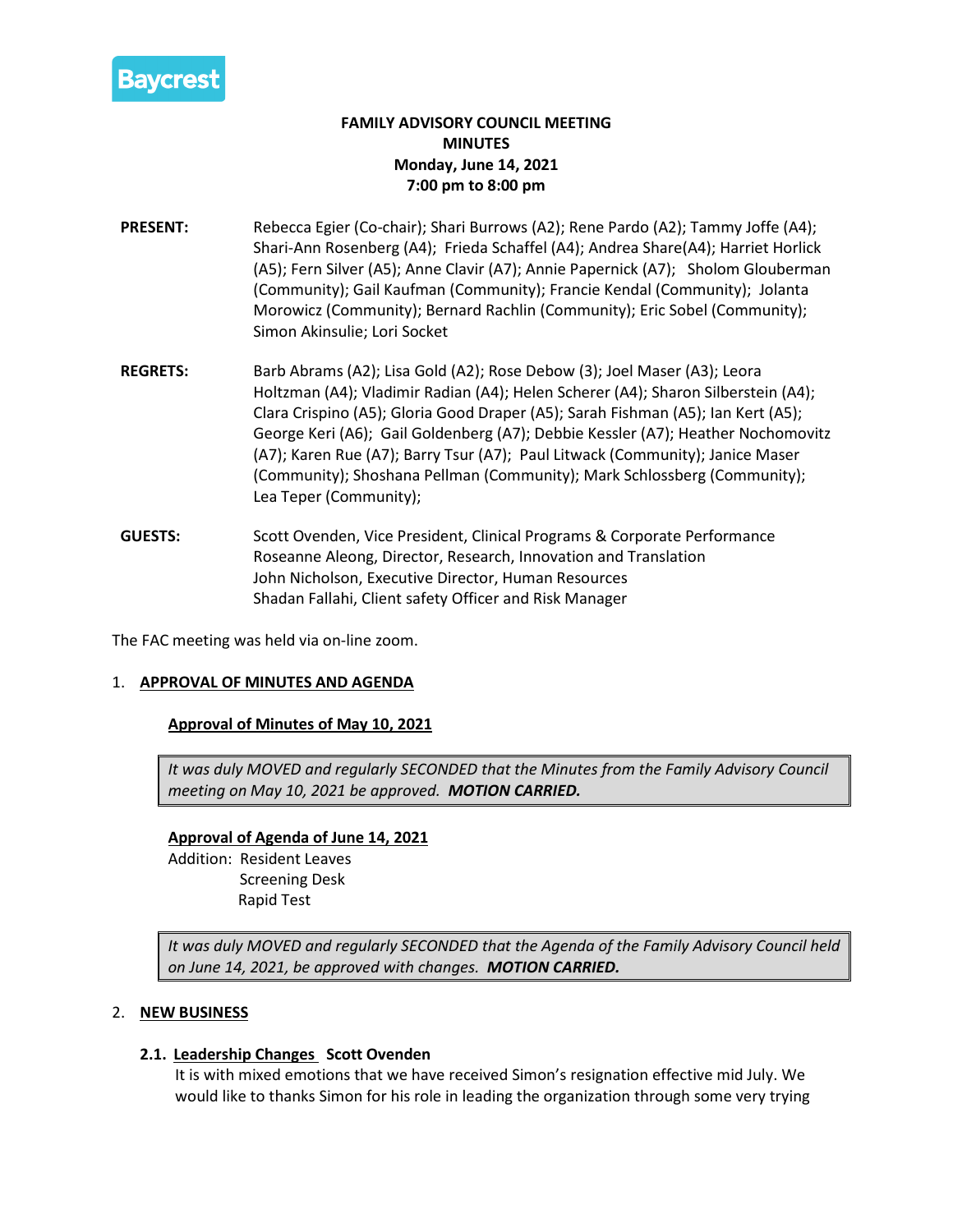times over the past several years. We have engaged a recruitment firm, Knightsbridge, to help us with the executive search. We would like the FAC to participate in the recruitment process. We ask for a single representative from the FAC who currently has a family member living in the Apotex and can commit to a phone call with the recruiter and participate in 3 to 4 interviews over the next several weeks.

## **ACTION**:

If you are interested in participating on the interview panel, please contact Lori Socket by June 15, 2021.

# **2.2. Staff Vaccinations Roseanne Aleong and John Nicholson**

Roseanne Aleong and John Nicholson presented on the initiatives being done in Baycrest to get the staff vaccinated. They presented on what Baycrest has been doing to encourage and enable staff to get the vaccine. In the early days, we focused on getting the right information to all staff, answering questions and making it clear what the vaccination process was. In February we started to give vaccinations on-site. Incentives included exemption from the Rapid Antigen Test if you had proof of being vaccinated, paid time if you had side effects from the vaccination, badge stickers to show they have been vaccinated, support from physicians, managers and coworkers. We have been publishing our vaccination rates at each entrance. In mid April we were about 59% and in mid June we were at 84% in the Apotex. Upcoming incentives include physicians and spiritual care team taking calls, mandatory vaccine education and choice program for individuals who have not yet indicated their choice around vaccination. The top reasons people resist receiving the vaccination are: information on safety and blood clots, impact on fertility, and resistance from individuals of colour. We focused on communication, access and support.

# **2.3. Semi-Annual Risk Report Shadan Fallahi**

Shadan Fallahi presented the semi-annual risk report for the Apotex. The report includes clinical risks and covid related initiatives. A patient safety incident is any incident related to our residents. It is any incident which resulted in, or potentially resulted in, unnecessary harm to residents. During the fiscal year 2020/21, we had no increase in residents' death cases because of the outbreak. No change in unplanned emergency transfers, and no increase in harm from safety incidents. We also had a downward shift in the following categories: cases of missing residents, visitor safety incidents, and incidents resulting in high severity of harm. We saw in increase in the following categories: reporting of missing lab samples, skin tissue incidents, and care service coordination incidents.

# **2.4. Apotex Update Simon Akinsulie**

We currently have no outbreaks in the Apotex. We continue to recruit for new staff, focusing on the RN staff.

We now have both indoor and outdoor visits in the Apotex. As well, residents are now being granted daytime and overnight leaves of absence if they are fully vaccinated.